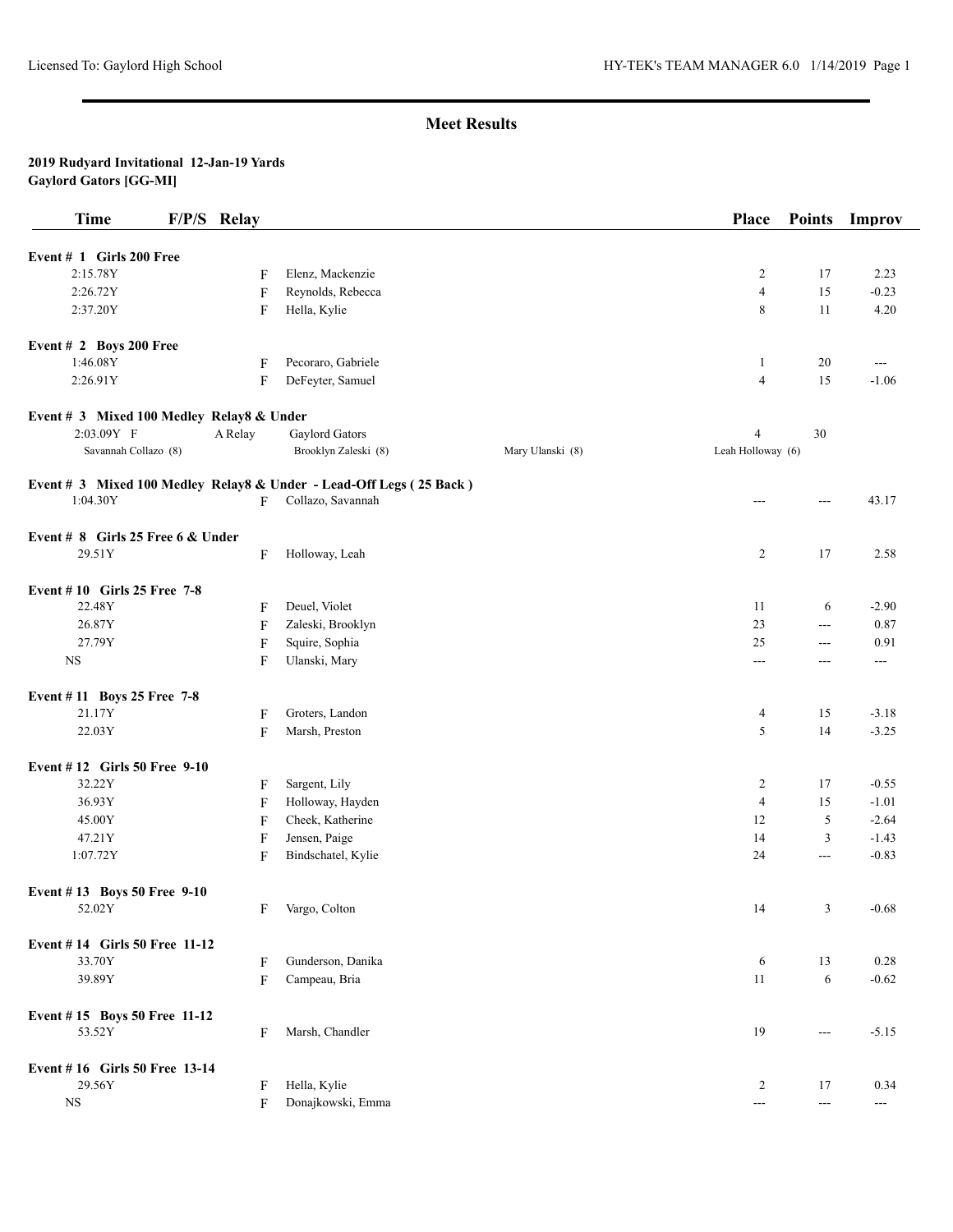| <b>Time</b>                   | F/P/S Relay               |                    | <b>Place</b>   | <b>Points</b> | Improv                   |
|-------------------------------|---------------------------|--------------------|----------------|---------------|--------------------------|
| Event #17 Boys 50 Free 13-14  |                           |                    |                |               |                          |
| 30.59Y                        | F                         | Marsh, Cole        | 2              | 17            | 0.46                     |
| Event #18 Girls 50 Free 15-18 |                           |                    |                |               |                          |
| 29.29Y                        | F                         | Reynolds, Rebecca  | $\mathbf{1}$   | 20            | $-0.08$                  |
| 32.98Y                        | F                         | Elenz, Caitlyn     | 3              | 16            | 1.34                     |
| Event #19 Boys 50 Free 15-18  |                           |                    |                |               |                          |
| 21.73Y                        | F                         | Pecoraro, Gabriele | $\mathbf{1}$   | 20            | $\scriptstyle\cdots$     |
| 25.70Y                        | $\boldsymbol{\mathrm{F}}$ | Lopes, Gui         | $\overline{2}$ | 17            | $-0.12$                  |
| 26.48Y                        | F                         | Bennett, Ryne      | 3              | 16            | 1.28                     |
| Event #22 Girls 100 IM 7-8    |                           |                    |                |               |                          |
| 1:44.12Y                      | F                         | Collazo, Savannah  | $\overline{c}$ | 17            | $-5.12$                  |
| 2:19.36Y                      | F                         | Squire, Adeline    | 6              | 13            | $\overline{a}$           |
| Event #23 Boys 100 IM 7-8     |                           |                    |                |               |                          |
| 1:47.30Y                      | F                         | Willis, Ledger     | $\mathbf{1}$   | 20            | $-7.13$                  |
| Event #24 Girls 100 IM 9-10   |                           |                    |                |               |                          |
| 1:34.96Y                      | F                         | Roberts, Ivy       | 2              | 17            | $-5.51$                  |
| 1:52.79Y                      | $\boldsymbol{\mathrm{F}}$ | Switalski, Anna    | $\sqrt{6}$     | 13            | $-16.48$                 |
| 2:00.57Y                      | F                         | La Gattuta, Sophia | $\tau$         | 12            | $-6.25$                  |
| Event #26 Girls 100 IM 11-12  |                           |                    |                |               |                          |
| 1:28.10Y                      | F                         | Gunderson, Danika  | 2              | 17            | 1.68                     |
| 1:30.11Y                      | F                         | Collazo, Madison   | $\overline{4}$ | 15            | $-10.44$                 |
| Event #27 Boys 100 IM 11-12   |                           |                    |                |               |                          |
| 2:00.14Y                      | F                         | zaleski, Kaleb     | $\overline{4}$ | 15            | $-6.33$                  |
| 2:05.88Y                      | F                         | Kasprzak, Jacob    | 6              | 13            | 3.07                     |
| Event #31 Boys 200 IM 15-18   |                           |                    |                |               |                          |
| 2:54.52Y                      | F                         | DeFeyter, Samuel   | $\mathbf{1}$   | 20            | 4.85                     |
| Event #34 Girls 25 Fly 7-8    |                           |                    |                |               |                          |
| 29.42Y                        | F                         | Zaleski, Brooklyn  | 6              | 13            | $-4.11$                  |
| 29.95Y                        | F                         | Squire, Sophia     | 8              | 11            | $-10.52$                 |
| Event #35 Boys 25 Fly 7-8     |                           |                    |                |               |                          |
| 29.21Y                        | F                         | Groters, Landon    | $\mathbf{1}$   | 20            | 1.40                     |
| Event #36 Girls 50 Fly 9-10   |                           |                    |                |               |                          |
| 35.81Y                        | F                         | Sargent, Lily      | $\mathbf{1}$   | 20            | $-1.04$                  |
| 44.84Y                        | F                         | Holloway, Hayden   | $\mathfrak{Z}$ | 16            | $-2.02$                  |
| Event #41 Boys 100 Fly 13-14  |                           |                    |                |               |                          |
| 1:34.05Y                      | F                         | Marsh, Cole        | $\overline{c}$ | 17            | $\hspace{0.05cm} \ldots$ |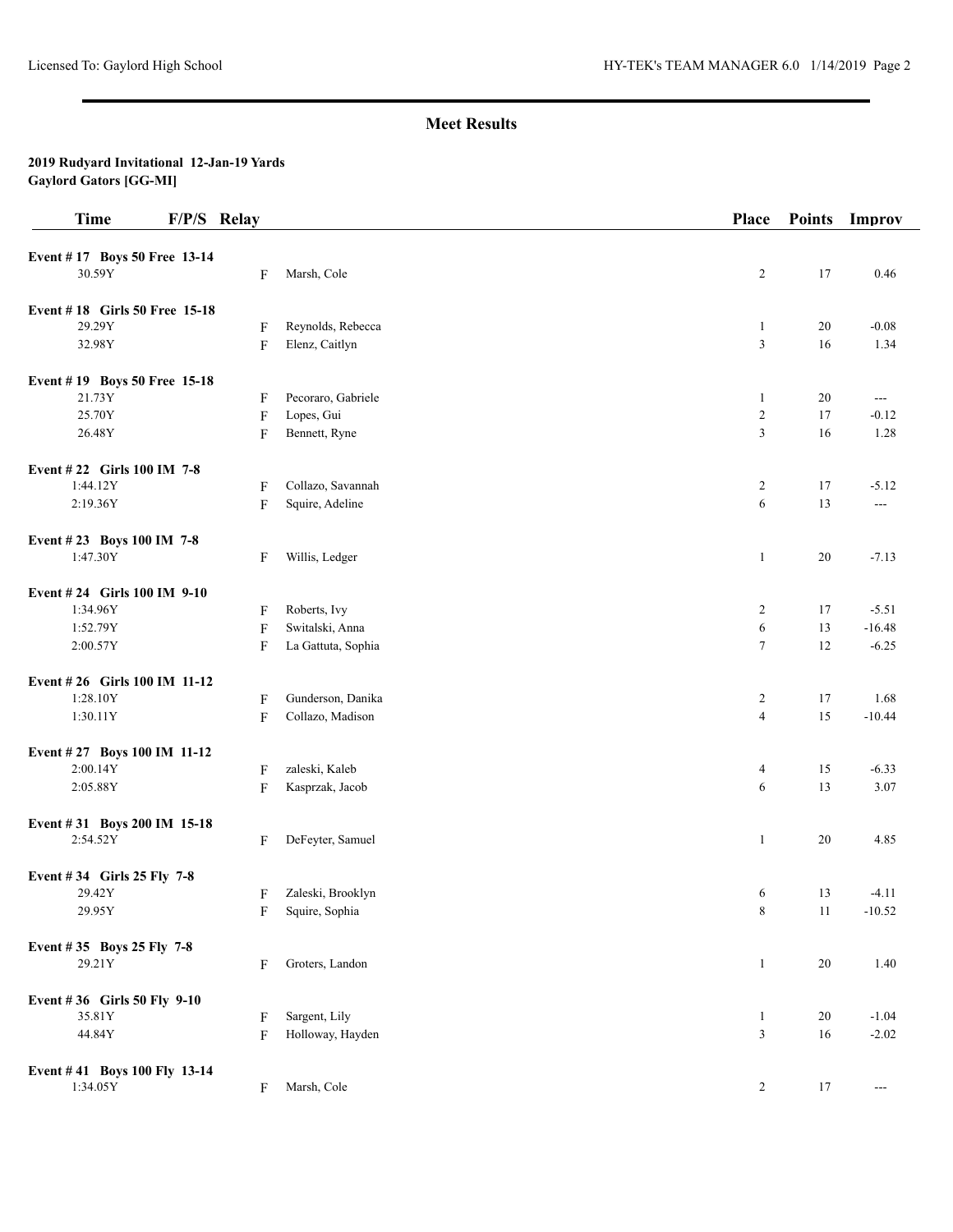| <b>Time</b>                       | F/P/S Relay |           |                    | <b>Place</b>   | <b>Points</b>  | Improv                |
|-----------------------------------|-------------|-----------|--------------------|----------------|----------------|-----------------------|
| Event #43 Boys 100 Fly 15-18      |             |           |                    |                |                |                       |
| 51.63Y                            |             | F         | Pecoraro, Gabriele | $\mathbf{1}$   | 20             | $\sim$ $\sim$         |
| 1:03.48Y                          |             | ${\rm F}$ | Bennett, Ryne      | $\overline{2}$ | 17             | 0.86                  |
| Event $#44$ Girls 500 Free        |             |           |                    |                |                |                       |
| 6:11.13Y                          |             | F         | Elenz, Mackenzie   | $\mathbf{1}$   | 20             | 1.02                  |
| 6:46.76Y                          |             | F         | Reynolds, Rebecca  | 3              | 16             | $-1.86$               |
| Event #46 Girls 50 Free 6 & Under |             |           |                    |                |                |                       |
| 1:15.00Y                          |             | F         | Holloway, Leah     | 3              | 16             | 2.25                  |
| Event #48 Girls 50 Free 7-8       |             |           |                    |                |                |                       |
| 39.93Y                            |             | F         | Collazo, Savannah  | $\overline{c}$ | 17             | 0.38                  |
| 55.15Y                            |             | F         | Squire, Adeline    | $\sqrt{6}$     | 13             | 1.83                  |
| Event #49 Boys 50 Free 7-8        |             |           |                    |                |                |                       |
| 40.28Y                            |             | F         | Willis, Ledger     | $\mathbf{1}$   | 20             | $-1.86$               |
| 52.17Y                            |             | F         | Marsh, Preston     | 3              | 16             | $-9.64$               |
| Event #50 Girls 100 Free 9-10     |             |           |                    |                |                |                       |
| 1:22.56Y                          |             | F         | Roberts, Ivy       | 1              | 20             | $-1.27$               |
| 1:36.56Y                          |             | F         | La Gattuta, Sophia | 6              | 13             | $-5.32$               |
| 1:42.64Y                          |             | F         | Cheek, Katherine   | $\tau$         | 12             | $-11.25$              |
| Event #52 Boys 100 Free 11-12     |             |           |                    |                |                |                       |
| 1:45.40Y                          |             | F         | zaleski, Kaleb     | 11             | 6              | 3.75                  |
| Event #53 Girls 100 Free 11-12    |             |           |                    |                |                |                       |
| 1:04.82Y                          |             | F         | Elenz, Mackenzie   | $\mathbf{1}$   | $20\,$         | 2.72                  |
| 1:23.49Y                          |             | F         | Collazo, Madison   | 8              | 11             | $-29.80$              |
| 1:28.16Y                          |             | F         | Campeau, Bria      | 10             | $\tau$         | $-1.38$               |
| Event #55 Girls 100 Free 13-14    |             |           |                    |                |                |                       |
| $_{\rm NS}$                       |             | F         | Donajkowski, Emma  | ---            |                | ---                   |
| Event #56 Girls 100 Free 15-18    |             |           |                    |                |                |                       |
| 1:15.19Y                          |             | F         | Elenz, Caitlyn     | 2              | 17             | 2.32                  |
| Event #57 Boys 100 Free 15-18     |             |           |                    |                |                |                       |
| 58.07Y                            |             | F         | Lopes, Gui         | $\mathbf{1}$   | 20             | 1.50                  |
| Event # 60 Girls 25 Back 7-8      |             |           |                    |                |                |                       |
| 25.65Y                            |             | F         | Deuel, Violet      | 7              | 12             | $-6.05$               |
| 32.27Y                            |             | F         | Squire, Sophia     | 17             | $\overline{a}$ | 4.73                  |
| <b>NS</b>                         |             | F         | Ulanski, Mary      | $\sim$ $\sim$  | $\sim$ $\sim$  | $\scriptstyle \cdots$ |
| Event # 61 Boys 25 Back 7-8       |             |           |                    |                |                |                       |
| 34.20Y                            |             | F         | Marsh, Preston     | 5              | 14             | 0.44                  |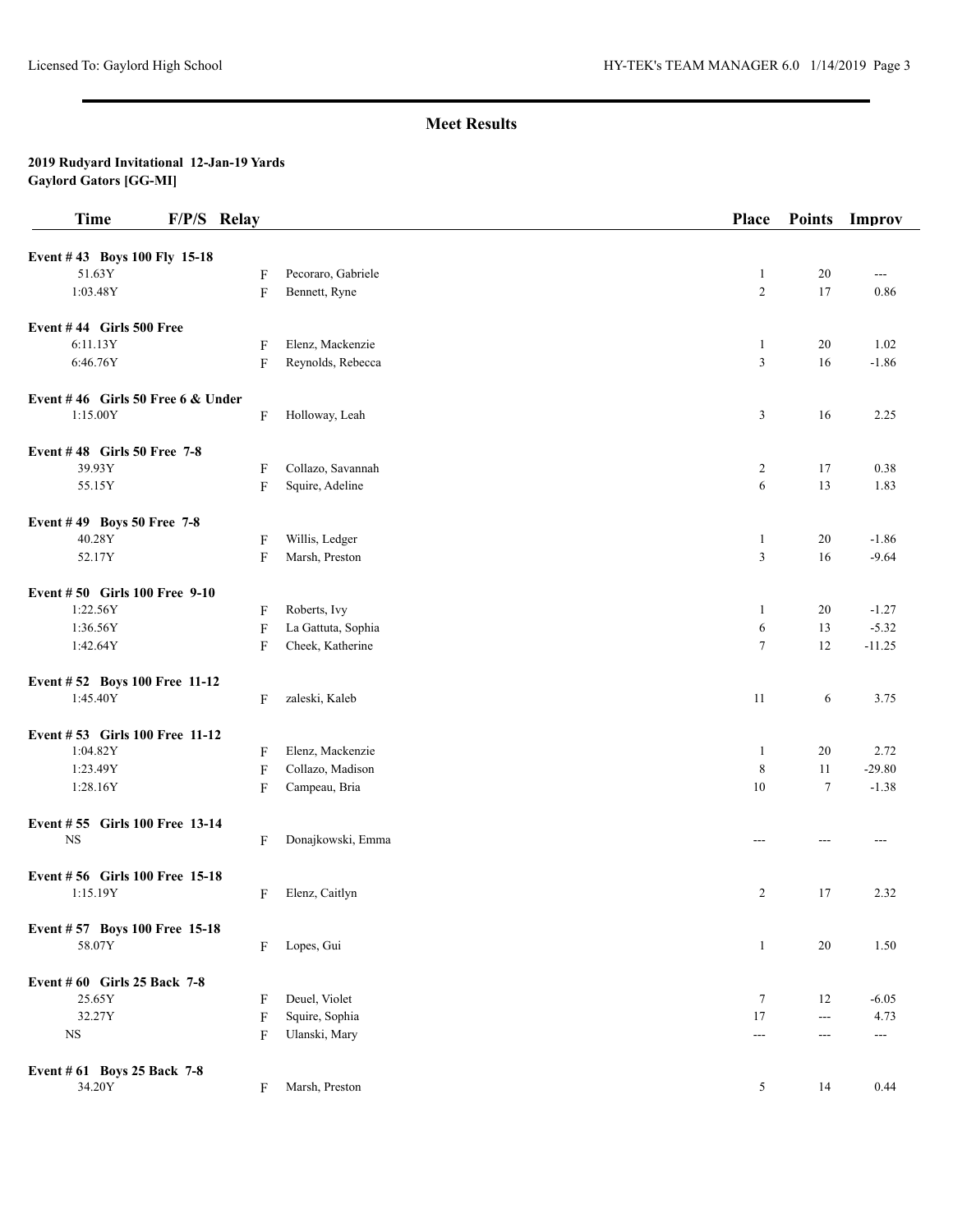| <b>Time</b>                            | F/P/S Relay            |                           |                    | Place          | <b>Points</b>  | Improv               |
|----------------------------------------|------------------------|---------------------------|--------------------|----------------|----------------|----------------------|
| Event # 62 Girls 50 Back 9-10          |                        |                           |                    |                |                |                      |
| 42.77Y                                 |                        | F                         | Roberts, Ivy       | 2              | 17             | 0.08                 |
| 46.81Y                                 |                        | F                         | Holloway, Hayden   | $\overline{4}$ | 15             | 0.57                 |
| 55.97Y                                 |                        | F                         | Switalski, Anna    | 13             | $\overline{4}$ | $-1.58$              |
| 1:08.31Y                               |                        | F                         | Bindschatel, Kylie | 20             | ---            | $-14.50$             |
| $_{\rm NS}$                            |                        | F                         | Jensen, Paige      | $\overline{a}$ | $---$          | $\scriptstyle\cdots$ |
|                                        |                        |                           |                    |                |                |                      |
| Event # 63 Boys 50 Back 9-10<br>59.89Y |                        | F                         | Vargo, Colton      | 8              | 11             | $-6.86$              |
|                                        |                        |                           |                    |                |                |                      |
| Event # 64 Girls 50 Back 11-12         |                        |                           |                    |                |                |                      |
| 54.18Y                                 |                        | F                         | Campeau, Bria      | 11             | 6              | 0.24                 |
| Event # 65 Boys 50 Back 11-12          |                        |                           |                    |                |                |                      |
| 52.43Y                                 |                        | F                         | Kasprzak, Jacob    | 9              | 9              | $-7.94$              |
| 1:01.69Y                               |                        | F                         | Marsh, Chandler    | 11             | 6              | $-3.31$              |
| Event # 66 Girls 100 Back 13-14        |                        |                           |                    |                |                |                      |
| 1:20.26Y                               |                        | F                         | Hella, Kylie       | 3              | 16             | $--$                 |
| Event # 67 Boys 100 Back 13-14         |                        |                           |                    |                |                |                      |
| 1:29.44Y                               |                        | F                         | Marsh, Cole        | 5              | 14             | 4.13                 |
| Event # 69 Boys 100 Back 15-18         |                        |                           |                    |                |                |                      |
| 1:07.15Y                               |                        | F                         | Lopes, Gui         | $\mathbf{1}$   | 20             | 0.57                 |
| 1:11.50Y                               |                        | F                         | Bennett, Ryne      | 2              | 17             | 4.42                 |
| Event #70 Girls 25 Breast 6 & Under    |                        |                           |                    |                |                |                      |
| <b>NS</b>                              |                        | F                         | Holloway, Leah     | $---$          | ---            | ---                  |
| Event #72 Girls 25 Breast 7-8          |                        |                           |                    |                |                |                      |
| 29.01Y                                 |                        | F                         | Collazo, Savannah  | 5              | 14             | $-0.70$              |
| 34.32Y                                 |                        | F                         | Deuel, Violet      | 14             | 3              | 0.19                 |
| 41.66Y                                 |                        | $\boldsymbol{\mathrm{F}}$ | Squire, Adeline    | 18             | $\overline{a}$ | $\sim$ $\sim$        |
| 43.37Y                                 |                        | F                         | Zaleski, Brooklyn  | 19             | ---            | $-5.70$              |
| Event #73 Boys 25 Breast 7-8           |                        |                           |                    |                |                |                      |
| 28.48Y                                 |                        | F                         | Willis, Ledger     | $\overline{c}$ | 17             | 3.10                 |
| 31.37Y                                 |                        | F                         | Groters, Landon    | 5              | 14             | $-1.35$              |
| Event #74 Girls 50 Breast 9-10         |                        |                           |                    |                |                |                      |
| 43.36Y                                 |                        | F                         | Sargent, Lily      | $\mathbf{1}$   | 20             | $-0.28$              |
| 1:01.98Y                               |                        | F                         | La Gattuta, Sophia | 9              | 9              | $-2.00$              |
| 1:20.19Y                               |                        | F                         | Cheek, Katherine   | 16             | $\mathbf{1}$   | 4.35                 |
| 1:36.65Y                               |                        | F                         | Bindschatel, Kylie | 19             | ---            | ---                  |
| $_{\rm NS}$                            |                        | F                         | Jensen, Paige      | $\sim$ $\sim$  | ---            | ---                  |
| 1:09.42Y                               | $\mathbf{D}\mathbf{Q}$ | F                         | Switalski, Anna    | $--$           | $---$          | ---                  |
| Event #75 Boys 50 Breast 9-10          |                        |                           |                    |                |                |                      |
| 1:40.46Y                               |                        | F                         | Vargo, Colton      | $10\,$         | $\tau$         | $-8.88$              |
|                                        |                        |                           |                    |                |                |                      |